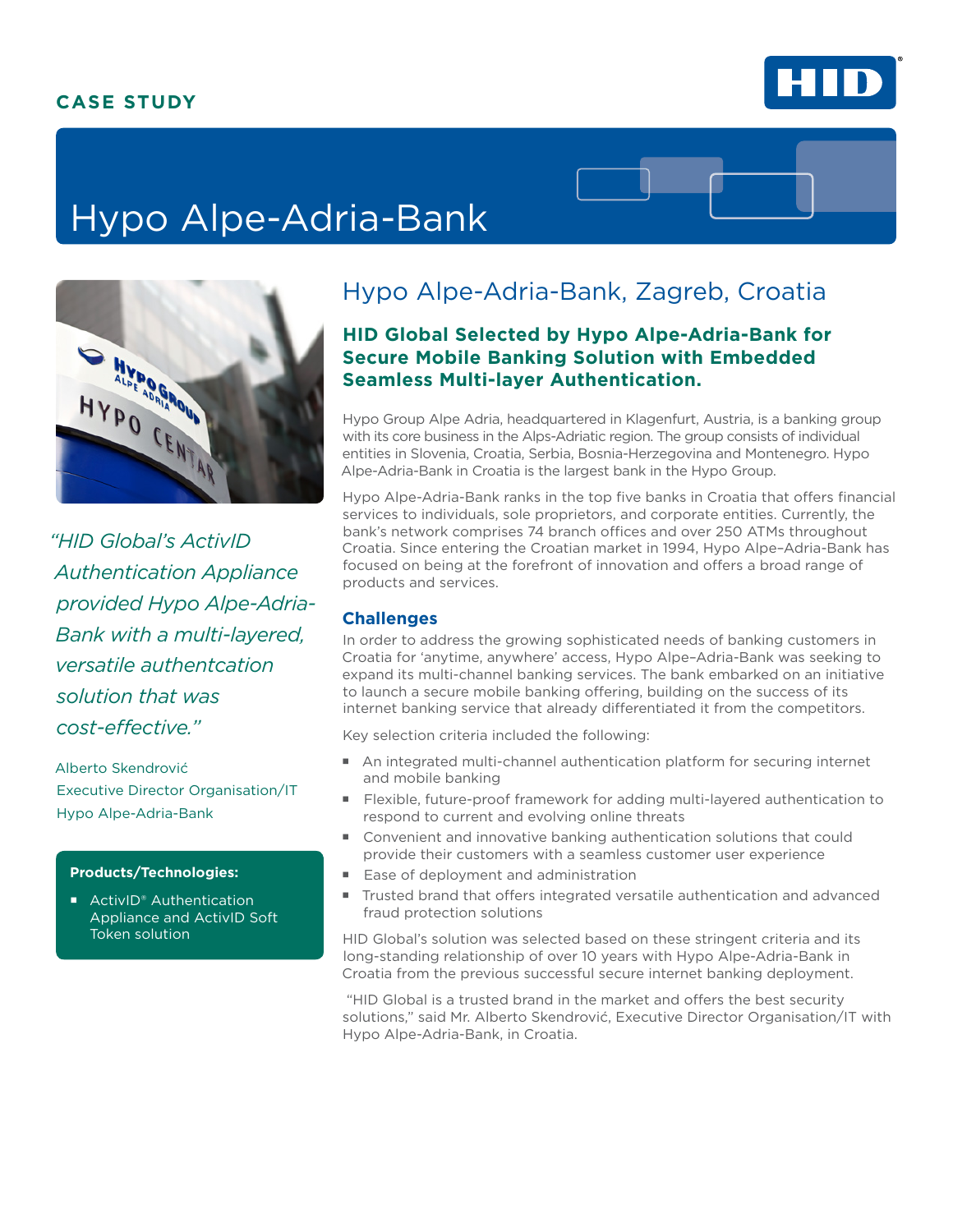## **CASE STUDY 2**





#### **Solutions**

Hypo Alpe-Adria-Bank implemented two-factor authentication for its innovative mobile banking solution. The bank's deployment of HID Global's ActivID® Authentication Appliance was critical for customers to have peace of mind in accessing banking services from anywhere, and from multiple devices. Moreover, it strengthened their multi-channel strategy by applying consistent security across multiple service channels thus adhering to common best practices for digital banking.

The bank launched its mobile banking customer solution secured by HID Global's ActivID Mobile Soft Token SDK One-Time Password (OTP) functionality. This was embedded in Hypo Alpe-Adria-Bank's mobile banking application that supports different mobile operating systems - Android, Windows and iOS. HID Global worked with its local partner ComTrade to develop the mobile banking applications.

Hypo Alpe-Adria-Bank exclusively uses HID Global's Identity Assurance solutions and they comprise the bank's de facto strong authentication platform. HID Global's solutions are integrated with the bank's internet and mobile banking platforms, delivered by ComTrade. HID Global partnered with ComTrade, a system integrator that has a long-standing relationship with the bank and is a regional expert in its field for designing and developing innovative banking solutions.

"HID Global's Software Development Kit (SDK) facilitated the rapid launch of a secure mobile banking solution for the bank. This was thanks to the versatility of the ActivID Authentication Appliance that has a flexible integration framework," said Emir Čaušević, Delivery Director Bosnia and Herzegovina with ComTrade Group.

For its retail and corporate internet banking solution the bank developed a customised two-factor authentication method using HID Global's ActivID Appliance SDK. This enabled strong two-factor authentication (what you have) and a PIN (what you know). In addition, the SDK allowed the bank to design and manage an in-house centralised solution that included personalisation, initialisation and maintenance solutions.

#### **Results**

As a result, Hypo Alpe-Adria-Bank was able to effectively offer a higher level of security to its customers without compromising on a convenient and seamless user experience when accessing their mobile and internet bank accounts. Most importantly, the bank was able to maintain their customers' trust and loyalty with this new mobile banking service. The bank was also able to demonstrate its ongoing commitment to customers by offering innovative applications to address their requirements for 'anywhere anytime' banking services.

"HID Global's ActivID Authentication Appliance provided Hypo Alpe-Adria-Bank with a multi-layered, versatile authentication solution that was cost-effective," said Mr. Alberto Skendrović, Executive Director Organisation/IT of Hypo Alpe-Adria-Bank, in Croatia.